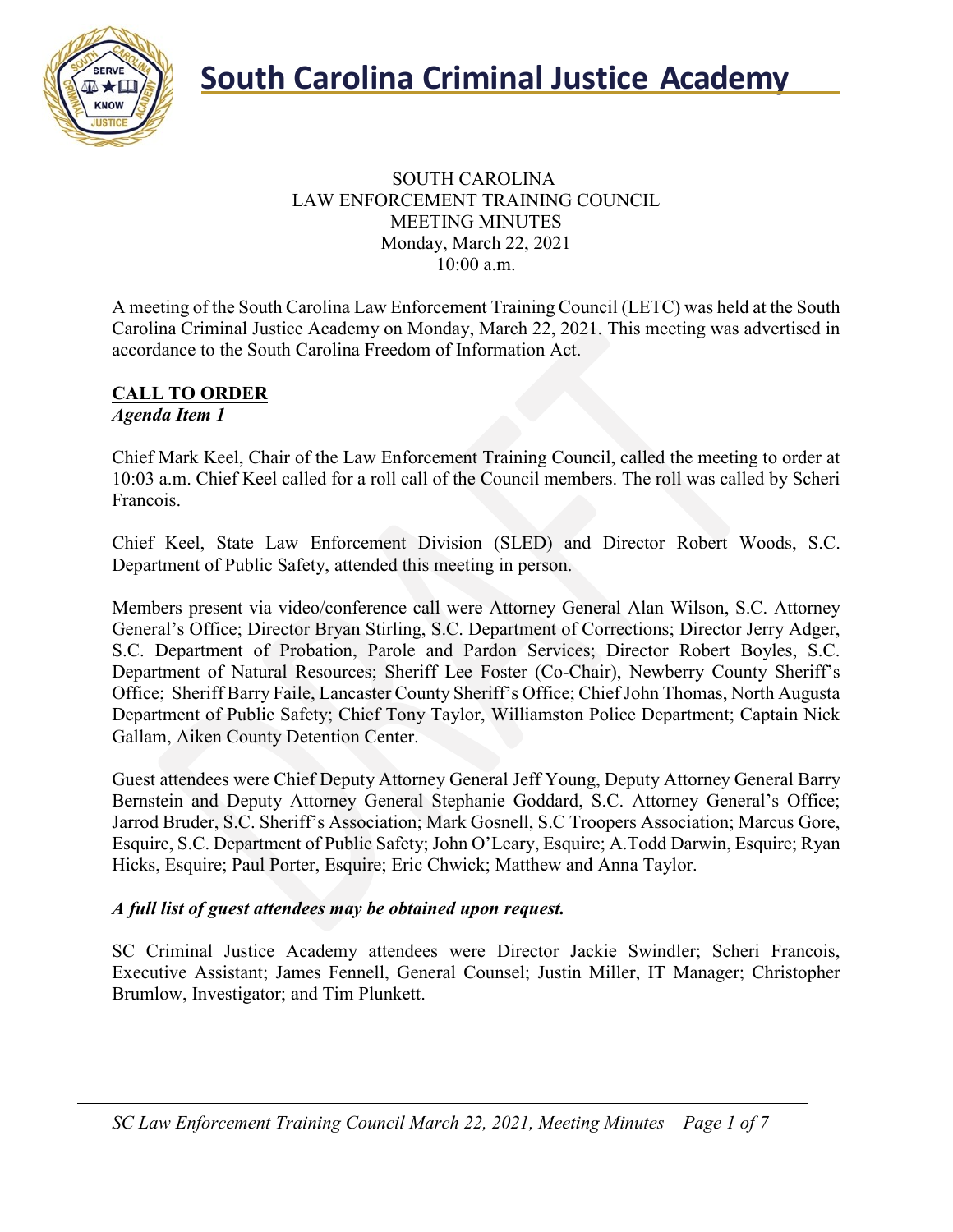

### **APPROVAL OF AGENDA**

*Agenda Item 2*

Upon a motion made by Director Woods and seconded by Attorney General Wilson Council voted unanimously to adopt the agenda as presented.

### **APPROVAL FOR MEETING MINUTES**

### *Agenda Item 3*

A motion to approve the minutes of the February 22, 2021, meeting was made by Attorney General Wilson and seconded by Director Boyles. Council voted unanimously to accept the meeting minutes as recorded.

### **DIRECTOR'S REPORT**

*Agenda Item 4*

### A. **General Counsel Report**

- Misconduct Cases

### **Shane Fleming:** *2020-CJA-02-10 (S.C. Department of Public Safety)*

**Summary:** Allegation of willfully making false, misleading, incomplete, deceitful, or incorrect statement(s) to a law enforcement officer, a law enforcement agency, or representative, except when required by departmental policy or by the laws of this State. **Request for Final Agency Decision.**

Hearing Officer recommended that Council:

- A) Issue its final agency decision, pursuant to S.C. Code Ann. Regs. 37-107 D., finding that the allegations of misconduct reported against Shane Fleming by the South Carolina Department of Public Safety have been proven by substantial evidence; and
- B) Determine a fitting and appropriate sanction regarding Shane Fleming's continuing eligibility for certification as a law enforcement officer in the State of South Carolina, pursuant to the authority set forth at S.C. Code Ann. Regs. 37-108 A.

Attorney John O'Leary was in attendance to represent Mr. Fleming and to answer any questions from Council, if applicable.

Marcus Gore, General Counsel for the S.C. Department of Public Safety, was in attendance to represent the agency and to answer any questions from Council, if applicable.

*SC Law Enforcement Training Council March 22, 2021, Meeting Minutes – Page 2 of 7*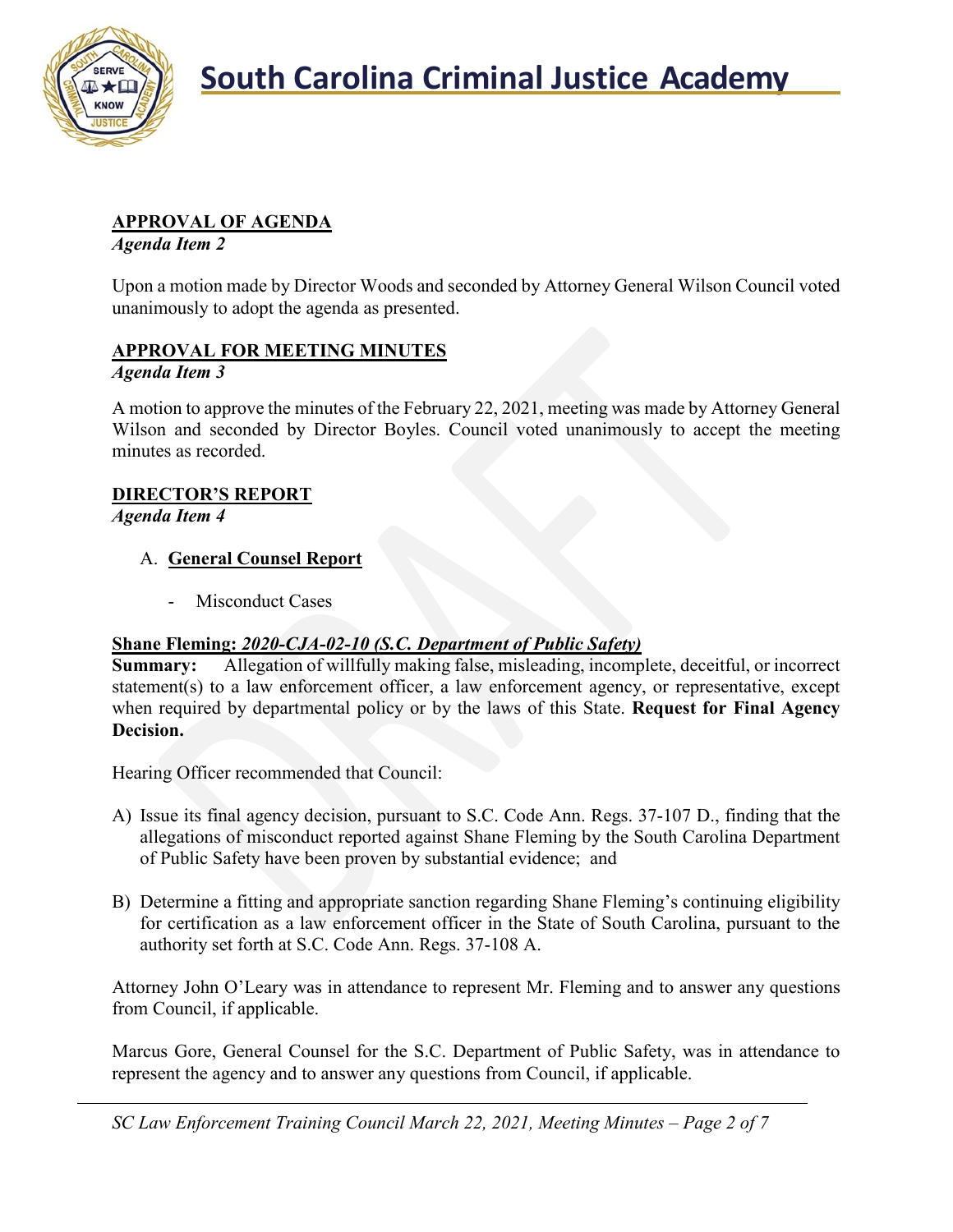

Upon conclusion of attorney statements and questions from Council answered by the attorneys, Director Boyles made a motion to permanently deny Mr. Fleming's eligibility for law enforcement certification. Sheriff Faile seconded the motion. Council voted unanimously to permanently deny Mr. Fleming's eligibility for law enforcement certification. *Please note that Chief Keel and Director Woods recused themselves from the voting process in this case.*

### **Del Ray Fellows:** *2020-CJA-04-11 (S.C. Criminal Justice Academy)*

**Summary:** Eligibility Hearing based on prior disqualifying convictions. **Request for Final Agency Decision.**

Hearing Officer Recommendation:

It is recommended that the prior determination of the South Carolina Law Enforcement Training Council be upheld and that the Training Council permanently deny Del Ray Fellows eligibility for certification as a South Carolina Law Enforcement Officer.

Attorney John O'Leary was in attendance to represent Mr. Fellows and to answer any questions from Council, if applicable.

Timothy Plunkett was in attendance to represent the S.C. Criminal Justice Academy and to answer any questions from Council, if applicable.

Upon conclusion of attorney statements and questions from Council answered by the attorneys and James Fennell regarding Mr. Fellows' criminal convictions, Director Boyles made a motion to permanently deny Mr. Fellows' eligibility for law enforcement certification. Director Woods seconded the motion. Council voted unanimously to permanently deny Mr. Fellows' eligibility for law enforcement certification. *Please note that Director Adger abstained from the voting process in this case.*

### **D'Andre Marlin:** *2020-CJA-02-01 (S.C. Attorney General's Office)*

**Summary:** Allegation of willfully providing false, misleading, incomplete, deceitful, or incorrect information on a document, record, report or form, except when required by departmental policy or by the laws of this State. **Request for Final Agency Decision.**

Hearing Officer recommended that Council:

A) Issue its final agency decision, pursuant to S.C. Code Ann. Regs. 37-107 D., finding that the allegations of misconduct reported against D'Andre Marlin by the South Carolina Attorney General's Office have been proven by substantial evidence; and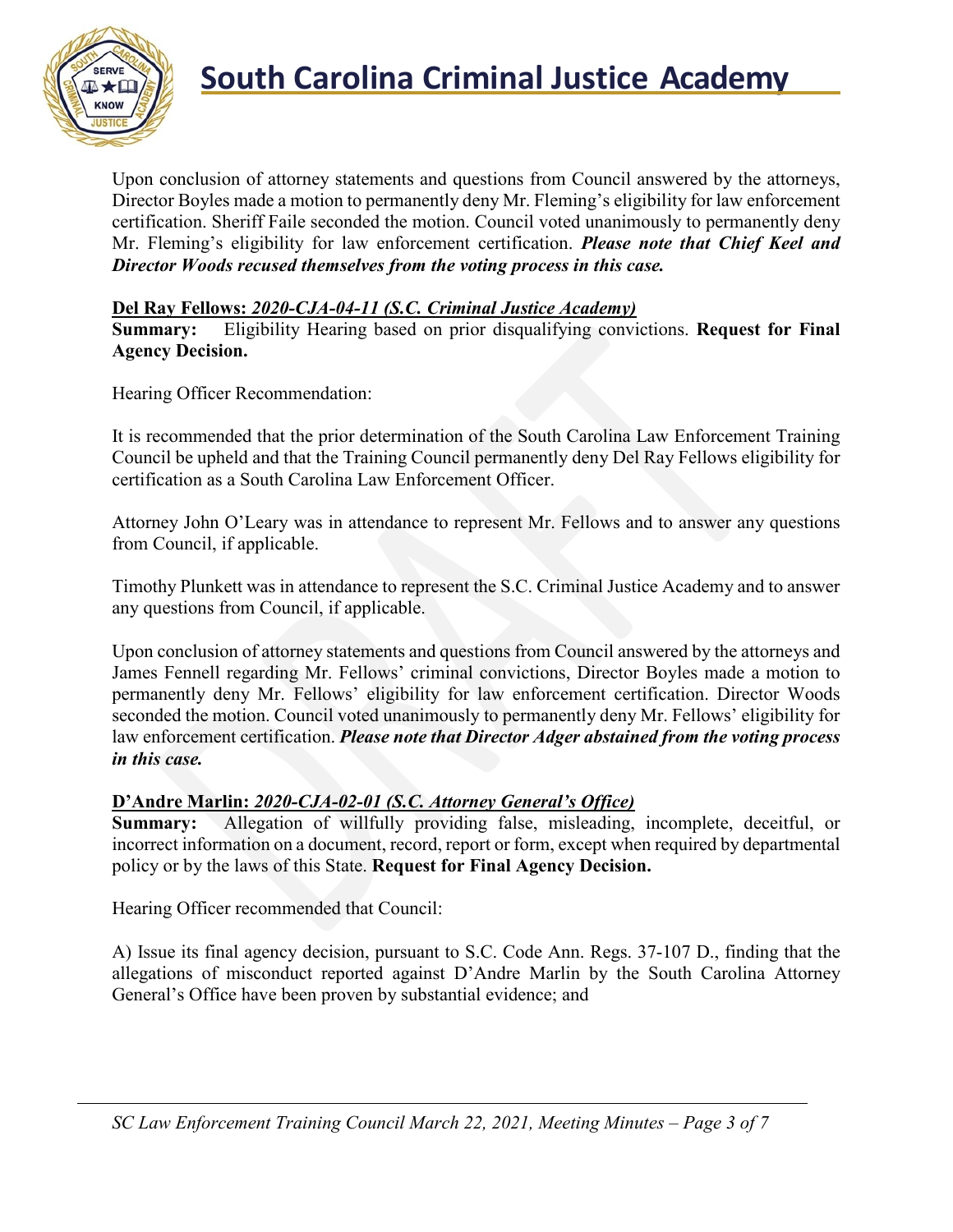

B) Suspend D'Andre Marlin's certification as a law enforcement officer in the State of South Carolina for one year for each hour of leave he falsely reported, pursuant to the authority of Council set forth at S.C. Code Ann. Regs. 37-025 A.

C) According to State's Exhibit 1, Mr. Marlin provided false, misleading, incomplete, deceitful, or incorrect information for 7.5 hours of leave. (State Ex. 1, pp. 12-13). Consequently, I recommend his law enforcement certification be suspended for seven years and six months.

Chief Deputy Attorney General Jeff Young and Deputy Attorney General Stephanie Goddard were in attendance to represent the S.C. Attorney General's Office and to answer any questions from Council, if applicable.

Upon the conclusion of a statement made by Deputy Attorney General Goddard, Director Boyles made a motion to adopt the recommendation made by the Hearing Officer to suspend Mr. Martin's law enforcement certification for 7 years and 6 months. Sheriff Foster seconded the motion.

Prior to the voting process Council had a brief discussion on Mr. Marlin's case. Upon conclusion of discussion, Council voted unanimously to **not** accept the recommendation of the Hearing Officer.

After the first motion failed, Director Boyles made a new motion to permanently deny Mr. Marlin's eligibility for law enforcement certification. Director Woods seconded the motion. Council voted unanimously to adopt the new motion to permanently deny Mr. Marlin's eligibility for law enforcement certification. *Please note that Attorney General Wilson and Director Stirling recused themselves from the voting process in this case.*

#### **Samuel Helmuth:** *2021-CJA-02-15 (Anderson County Sheriff's Office)*

**Summary:** Allegation of misrepresentation of employment related information. **Acceptance Request.**

On February 26, 2021, the Anderson County Sheriff's Office submitted a PCS Due to Misconduct (Separation) form regarding Samuel Helmuth alleging [m]isrepresentation of employment related information. The narrative of the allegation states: "[v]iolation of Anderson County Sheriff's Office General Order 107 – Code of Conduct – Individual was untruthful and lied to his supervisors in regards to his availability to work". The date of separation reflected on the Separation is December 29, 2020. The Anderson County Sheriff's Office advised the delay in submission was caused due to COVID-19 and Personnel staffing issues.

Director Adger made a motion to accept the late PCS of Separation Due to Misconduct. Sheriff Faile seconded the motion. Council voted unanimously to accept the late PCS of Separation Due to Misconduct.

*SC Law Enforcement Training Council March 22, 2021, Meeting Minutes – Page 4 of 7*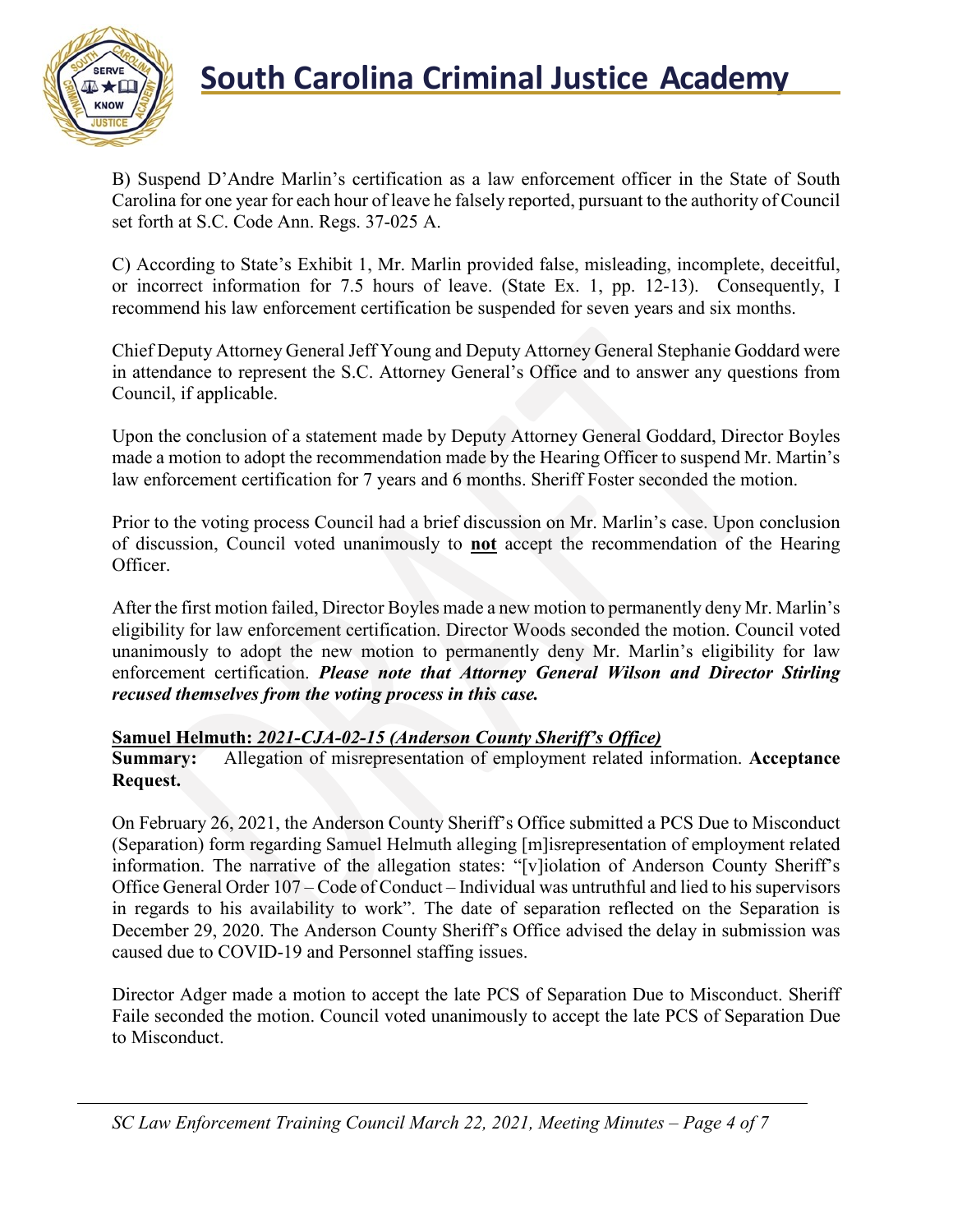

### **Matthew Taylor:** *2020-CJA-07-06 (S.C. Department of Public Safety)*

**Summary:** Allegations of dangerous and/or unsafe practices involving firearms, weapons, and/or vehicle which indicated either a willful or wanton disregard for the safety of persons. **Motion to Amend a Final Agency Decision.**

On August 17, 2020, LETC issued a Final Agency Decision, based upon Taylor's Consent Order, that Matthew Taylor shall be placed on two years' suspension, from the date of this Order, be eligible to work as a telecommunications operator, attend anger management counseling and treatment, attend substance abuse counseling and treatment, attend 15 hours of firearms training (7.5 hours each year) and at the end of the two years' suspension he will submit a letter from his employing agency that he has not had any instances of misconduct as defined by S.C. Code of Laws Section 23-23-150(A)(3). If the conditions of this Order and Consent Order are not met, Mr. Taylor's law enforcement certification will be permanently denied and/or revoked.

Attorney John O'Leary was in attendance to represent Mr. Taylor and answer any questions from Council and to answer any questions from Council, if applicable.

Mr. Taylor and his wife, Anna, were in attendance at this meeting to speak on Mr. Taylor's behalf and to answer any questions from Council, if applicable.

Marcus Gore was in attendance to represent the agency and to answer any questions from Council, if applicable.

Council heard statements from and had questions answered by both attorneys, Matthew and Anna Taylor, and James Fennell.

Upon hearing statements and having questions answered, Sheriff Foster made a motion to terminate the suspension of Mr. Taylor's law enforcement certification provided that all written documents are submitted to either the agency and/or the Academy as proof that he has satisfied the necessary training and classes, as required by the Consent Order. Director Adger seconded the motion. Council voted unanimously to adopt the motion made by Sheriff Foster. *Please note that Director Woods recused himself from the voting process in this case.*

### **Erik Chwick:** *2020-CJA-11-04 (Spartanburg County Sheriff's Office)*

**Summary:** Allegation of willfully making false, misleading, incomplete, deceitful, or incorrect statement(s) to a law enforcement officer, a law enforcement agency, or representative, except when required by departmental policy of the laws of this State. **Consent Order Request.**

Mr. Chwick has proposed a Consent Order consenting that his law enforcement certification be placed in a probationary status for a period of one (1) year; during the probationary period, he shall not commit any action which results in a finding of misconduct as defined in S.C. Code Ann. 23- 23-150 and/or S.C. Code of Regs. 37-025; at the conclusion of the probationary period, Mr.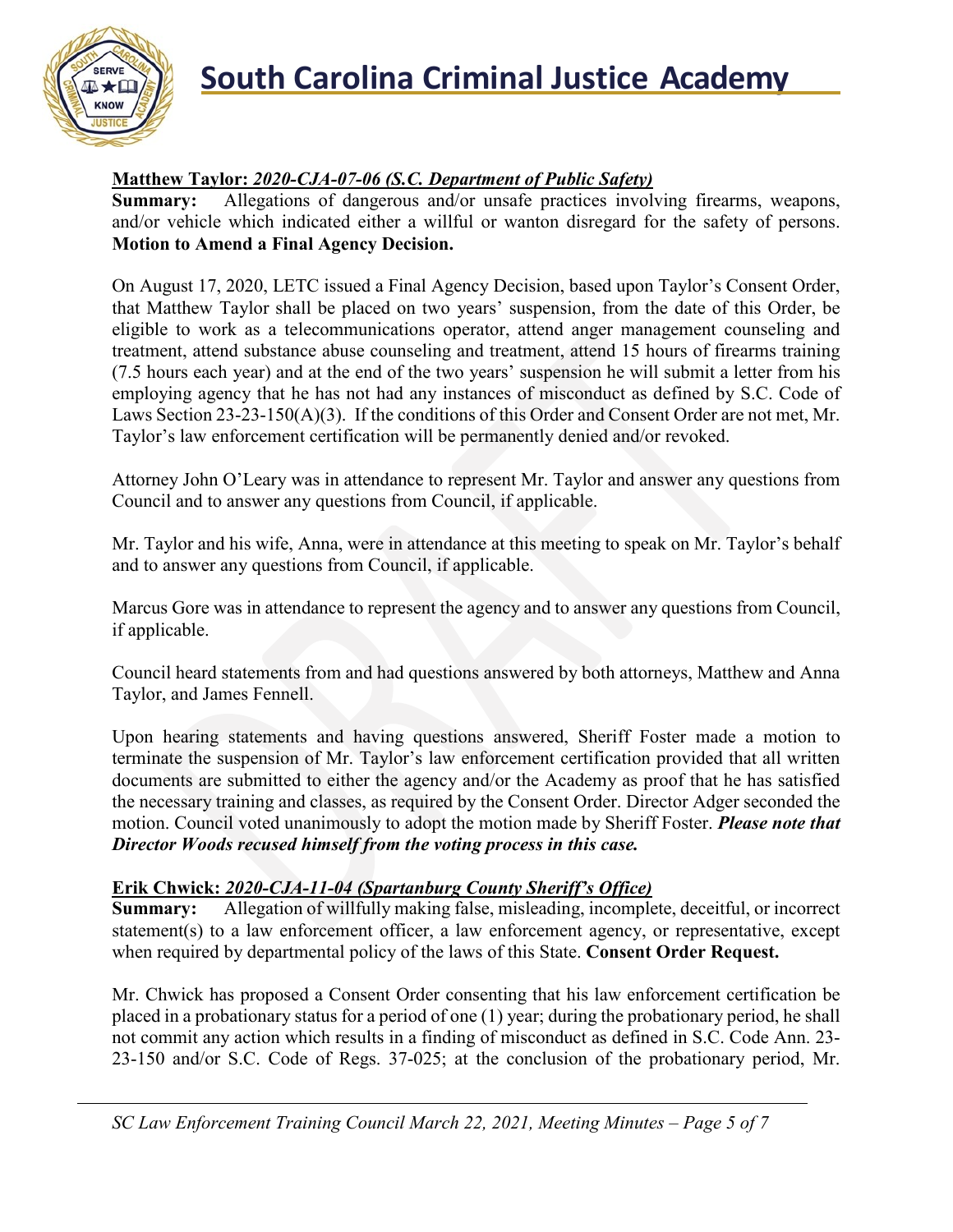

Chwick will provide the South Carolina Criminal Justice Academy with a letter from the agency head of his current employer, stating whether he has committed any instances of misconduct as defined by S.C. Code Ann. 23-23-150; during the probationary period, he will attend 7.5 hours of ethics training approved and designated by the South Carolina Criminal Justice Academy.

Attorneys Ryan Hicks and Paul Porter were in attendance to represent Mr. Chwick and to answer any questions from Council, if applicable.

Mr. Chwick was in attendance to speak on his own behalf and to answer any questions from Council, if applicable.

Attorney Todd Darwin was in attendance to represent the Spartanburg County Sheriff's Office and to answer any questions from Council, if applicable.

After hearing statements from and having questions answered by both attorneys, Sheriff Faile made a motion to reject the Consent Order Proposal as written. Director Woods seconded the motion. Council voted unanimously to reject the Consent Order Proposal.

### B. **Director's Comments**

#### Director Swindler

Director Swindler gave updates on class and graduation numbers since the last meeting. He also gave information on student COVID test results since the last meeting.

### **CLOSING REMARKS/AJOURNMENT**

#### *Agenda Item 5*

Chief Keel asked if there were any comments or any other matters that needed to be addressed before adjournment.

Sheriff Faile, Committee Chair for subcommittee on Class 3 Officers, gave an update on the two meetings that had taken place since the last Training Council meeting.

Captain Gallam asked a question in regard to detention officers, which James Fennell stated he would research and contact Captain Gallam with the information.

When there were no more remarks, Attorney General Wilson made a motion to adjourn the meeting.

The meeting was adjourned at 11:10 a.m.

*SC Law Enforcement Training Council March 22, 2021, Meeting Minutes – Page 6 of 7*